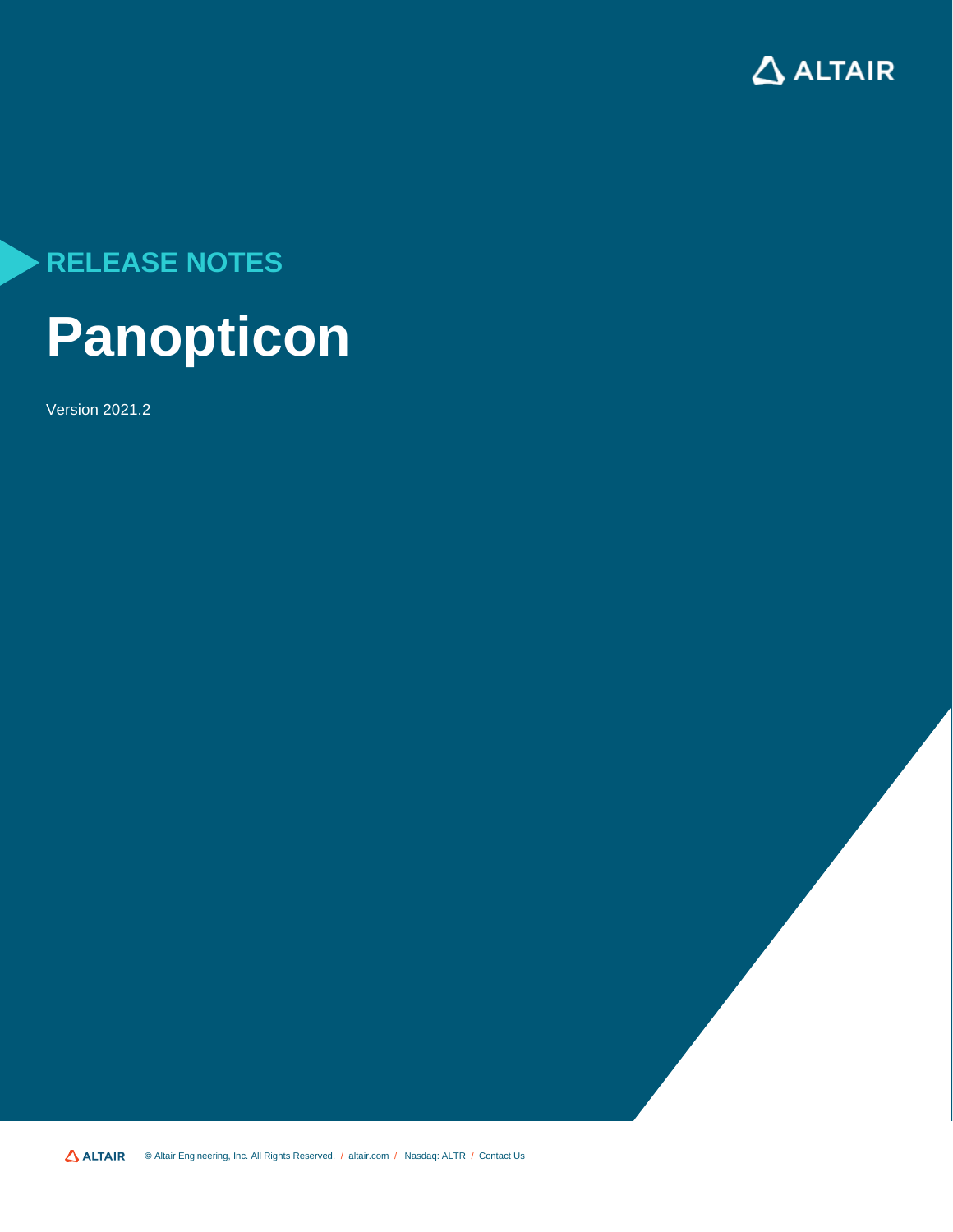

## **New Features**

| <b>Web Authoring/UX</b>                |                                                                                                                                                                                                             |
|----------------------------------------|-------------------------------------------------------------------------------------------------------------------------------------------------------------------------------------------------------------|
| <b>Feature ID</b>                      | <b>Description</b>                                                                                                                                                                                          |
| <b>DDTV-17251</b>                      | Ability to drag and drop columns directly to the variable list.                                                                                                                                             |
| <b>DDTV-16085</b><br><b>DDTV-16087</b> | Ability to drag and drop columns to the Items, Rows, and Columns pills.                                                                                                                                     |
| <b>DDTV-16249</b>                      | Ability to rename, duplicate, and remove dashboards on the tab context menu.                                                                                                                                |
| <b>DDTV-15307</b>                      | Add ability to sort and search for columns that are to be added in the Breakdown widget.                                                                                                                    |
| <b>DDTV-13556</b>                      | Ability to set custom titles for filters.                                                                                                                                                                   |
| <b>DDTV-17065</b>                      | Support for parameterized titles for dashboard parts.                                                                                                                                                       |
| <b>DDTV-16844</b><br><b>DDTV-17078</b> | Ability to display columns in the original order, as delivered from the data source, in the Edit Data<br>Table layout.                                                                                      |
| <b>DDTV-12305</b><br><b>DDTV-16370</b> | Ability to view bookmarks created by or shared with the user.                                                                                                                                               |
| <b>DDTV-10787</b>                      | Support to display circular parameters in the Workbook Issue panel.                                                                                                                                         |
| <b>DDTV-16252</b>                      | Ability to rearrange the order of dashboards on the tab.                                                                                                                                                    |
| <b>DDTV-16195</b><br><b>DDTV-16930</b> | Ability to select multiple dashboard parts to move.                                                                                                                                                         |
| <b>DDTV-16180</b>                      | Ability to set the records variable (for Table and Records visualizations), or visuals variable (for<br>Time-, Numeric-, and Text Combination visualizations) that will be displayed on the Details pop-up. |
| <b>DDTV-17057</b>                      | Error displayed when using the time series functions and the time series transform is not enabled.                                                                                                          |
| <b>DDTV-16731</b>                      | Support to display reduced list of dashboard parts.                                                                                                                                                         |
| <b>DDTV-17054</b>                      | Links are rendered when a linked dashboard part is selected.                                                                                                                                                |
| <b>DDTV-17042</b>                      | Ability to go to workbook location from the search result.                                                                                                                                                  |
| <b>DDTV-16762</b>                      | Ability to view the number of sent Webhook messages on the Alerts tab.                                                                                                                                      |
| <b>DDTV-16837</b>                      | Ability to add a tooltop in the Action Drop Down.                                                                                                                                                           |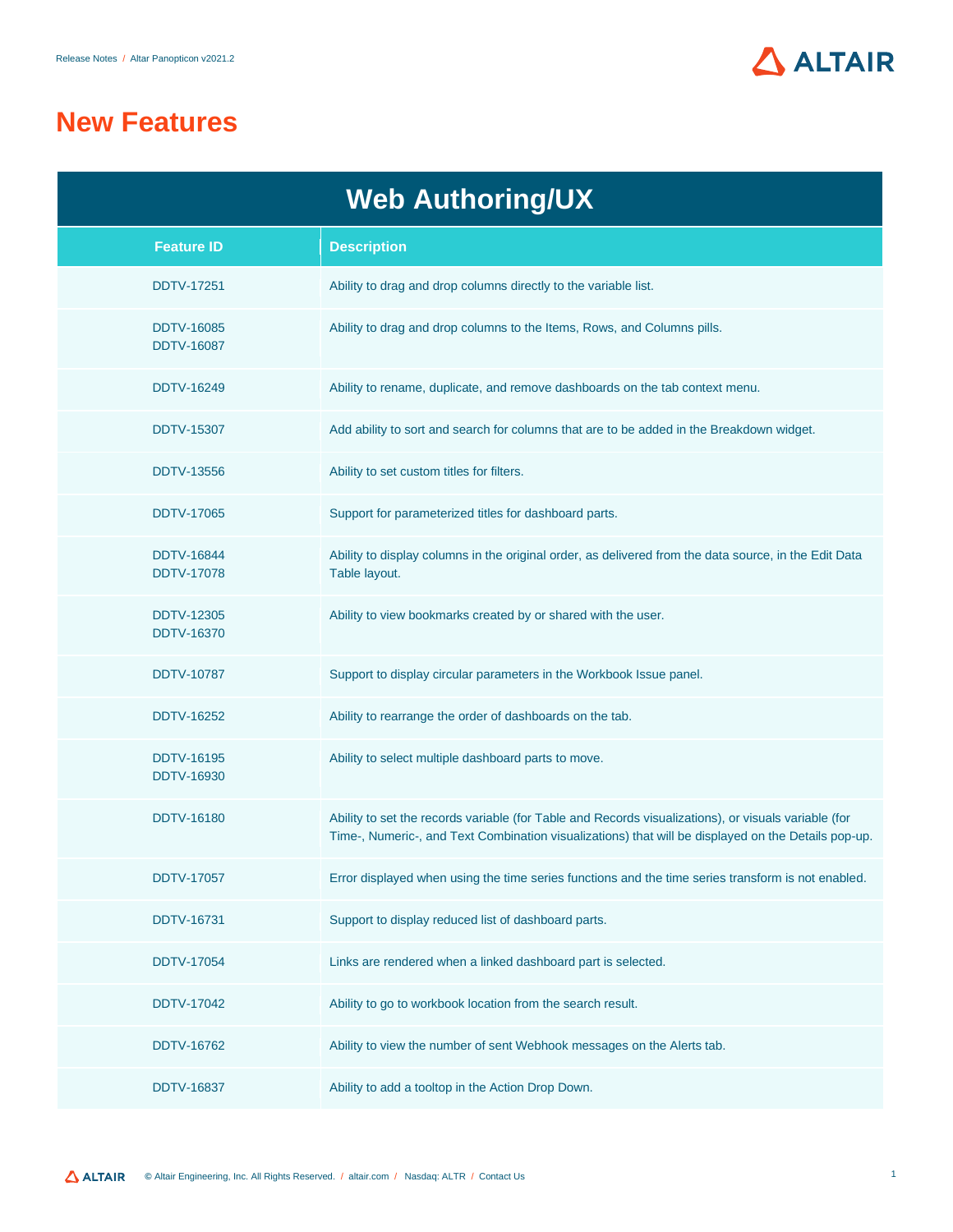DDTV-17404 **Optimized parsing of time values in the web client.** 

| <b>Server Improvements</b> |                                                                                                                                                               |
|----------------------------|---------------------------------------------------------------------------------------------------------------------------------------------------------------|
| <b>Feature ID</b>          | <b>Description</b>                                                                                                                                            |
| <b>DDTV-15962</b>          | Font management on the server.                                                                                                                                |
| <b>DDTV-16625</b>          | New Kubernetes cluster mode.                                                                                                                                  |
| <b>DDTV-16926</b>          | New repository.startup.filesystemcheck property to verify the repository integrity.                                                                           |
| <b>DDTV-16883</b>          | New additional formats for default parameter values of data type Time.<br>"yyyy-MM-dd"<br>"yyyy-MM-dd'T'HH:mm:ss"<br>"yyyy-MM-dd'T'HH:mm:ss.SSS"<br>$\bullet$ |
| <b>DDTV-15372</b>          | Cache optimization for real-time data tables.                                                                                                                 |
| <b>DDTV-16330</b>          | In the user statistics, for unauthenticated users, the IP address is displayed instead of<br>ANONYMOUS.                                                       |
| <b>DDTV-17091</b>          | Support for parameterized Webhook URL and Headers fields.                                                                                                     |
| <b>DDTV-16705</b>          | Ability to view the most recent upload in the Workbook History.                                                                                               |
| <b>DDTV-15662</b>          | Ability for Visualization Server Designers to create and edit Themes.                                                                                         |
| <b>DDTV-17093</b>          | Support for global parameters in Webhooks.                                                                                                                    |
| <b>DDTV-16245</b>          | New REST API endpoint returning all workbooks with metadata.                                                                                                  |
| <b>DDTV-16021</b>          | Support for workbook folders created by startup import to inherit permissions.                                                                                |
| <b>DDTV-16585</b>          | Ability to replace an existing workbook when importing a bundle.                                                                                              |

 $\Delta$  ALTAIR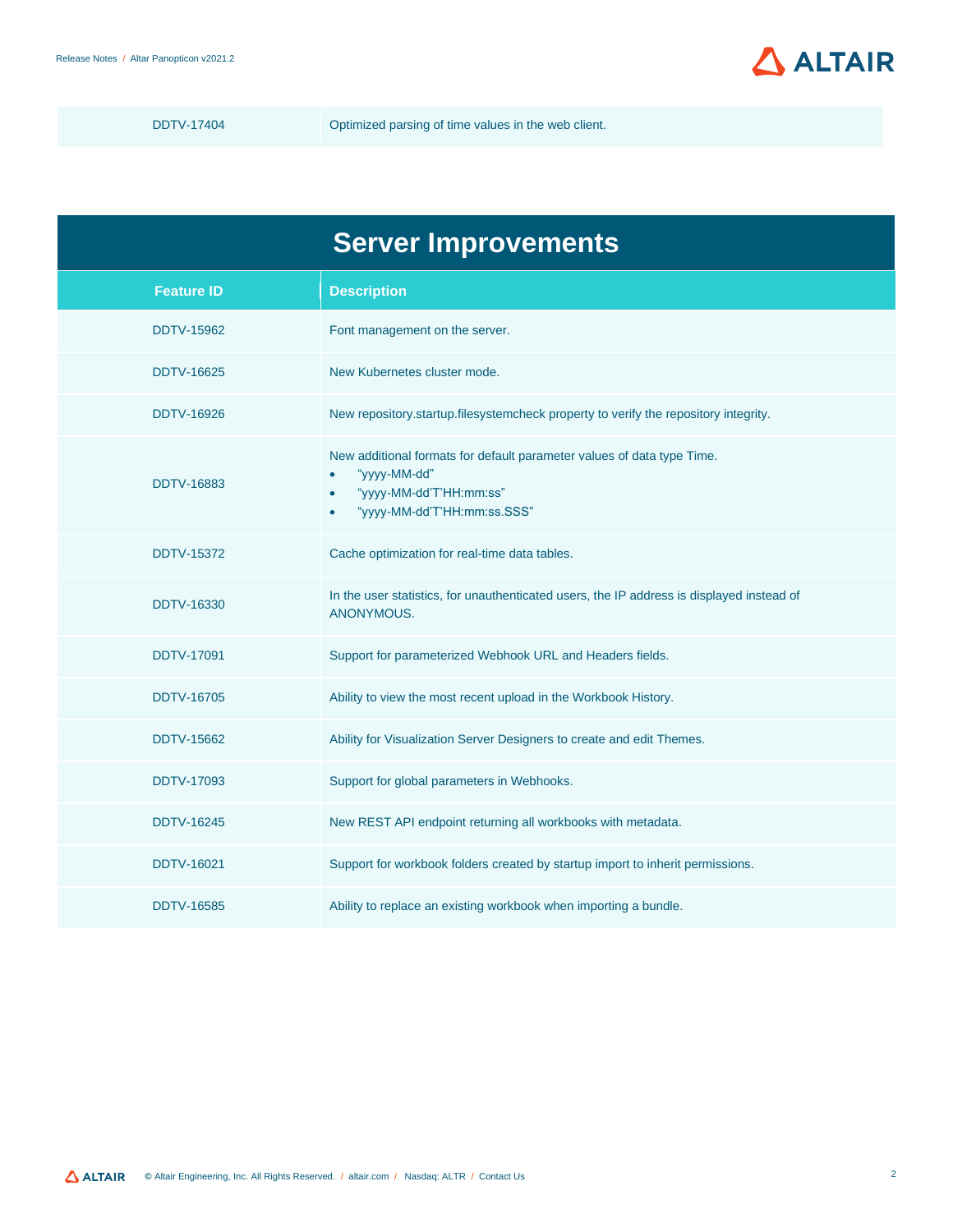

| <b>Visualization</b>                   |                                                                                                           |
|----------------------------------------|-----------------------------------------------------------------------------------------------------------|
| <b>Feature ID</b>                      | <b>Description</b>                                                                                        |
| <b>DDTV-12783</b>                      | Stack Graph added as a supported visualization in the Text- and Numeric Combination graphs.               |
| <b>DDTV-16860</b>                      | Price Band added as a supported visualization in the Text- and Numeric Combination graphs.                |
| <b>DDTV-15748</b>                      | Shape variable added in the Table visualization.                                                          |
| <b>DDTV-16053</b>                      | Alpha variable added in the Numeric Stacked Needle, Stacked Needle, and Grouped Needle<br>visualizations. |
| <b>DDTV-14668</b>                      | Work hours to support multiple ranges in the Time axis.                                                   |
| <b>DDTV-15989</b>                      | Support for smooth curves in visualizations.                                                              |
| <b>DDTV-16790</b>                      | Arrow indicator on lines in the Map Plot and Scatter Plot visualizations.                                 |
| <b>DDTV-16541</b>                      | Ability to display the lines in the Scatter Plot visualization.                                           |
| <b>DDTV-17139</b><br><b>DDTV-17145</b> | Support for the Alpha and Shape variables in the Dot Plot visualization.                                  |
| <b>DDTV-16542</b>                      | Ability to set the time axis tick mark labels in the Table visualization.                                 |
| <b>DDTV-16862</b>                      | Support for positive and negative values in the Combination Stack graph.                                  |

| <b>Analytics</b>                |                                                                                       |
|---------------------------------|---------------------------------------------------------------------------------------|
| <b>Feature ID</b>               | <b>Description</b>                                                                    |
| <b>DDTV-14922</b>               | New Numeric Range Action Slider part.                                                 |
| <b>DDTV-16171</b>               | New Actions as Forms.                                                                 |
| <b>DDTV-12172</b>               | Support for initialization of parameters from a data table column.                    |
| DDTV-13672<br><b>DDTV-13683</b> | Support for text time series columns in the Text Box part.                            |
| <b>DDTV-14230</b>               | Ability to exclude (filter out) individual time points in time series visualizations. |
| <b>DDTV-17090</b>               | New Group or Overall rank filter scope.                                               |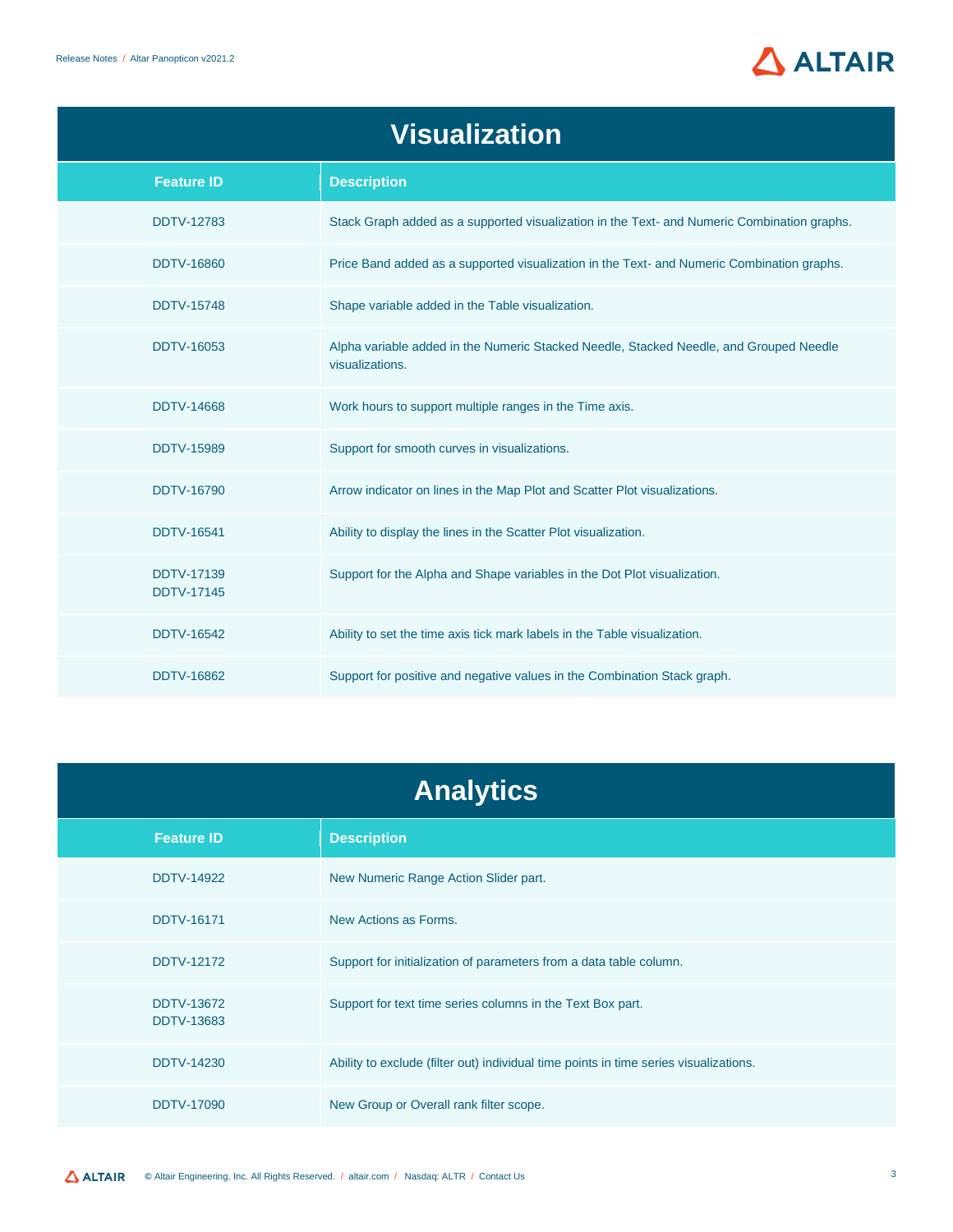DDTV-13669 Option to not display the "Select All" option in Text Filters using Multi Select-mode.

 $\Delta$  ALTAIR

| <b>Data Framework</b> |                                                                                         |
|-----------------------|-----------------------------------------------------------------------------------------|
| <b>Feature ID</b>     | <b>Description</b>                                                                      |
| <b>DDTV-13696</b>     | Support for the SSO token to be passed through the data connector.                      |
| <b>DDTV-11789</b>     | Support for custom message to display on an unsuccessful data connection.               |
| <b>DDTV-16266</b>     | Pluggable custom Java message parsers in the Visualization and Streams servers.         |
| <b>DDTV-16948</b>     | New numeric Unique aggregation method.                                                  |
| <b>DDTV-17191</b>     | Support for parameterized Real-Time Limit.                                              |
| <b>DDTV-17012</b>     | Ability to set the Min and Max values of numeric columns in the Edit Data Table layout. |
| <b>DDTV-15409</b>     | Ability to use Count Distinct aggregate in the Heat Matrix visualization.               |
| <b>DDTV-16371</b>     | Ability to set the format of multiple columns in the Edit Data Table layout.            |
| <b>DDTV-17231</b>     | Ability to clear data type conversion of columns in the Edit Data Table layout.         |
| <b>DDTV-15621</b>     | Ability to duplicate a data source.                                                     |

| <b>Streams Server</b> |                                                                            |
|-----------------------|----------------------------------------------------------------------------|
| <b>Feature ID</b>     | <b>Description</b>                                                         |
| <b>DDTV-11583</b>     | New expression builder.                                                    |
| DDTV-16268            | Support for pluggable Java transforms.                                     |
| <b>DDTV-16787</b>     | Ability to set Constraint by Date/Time in the JDBC and Kx kdb+ connectors. |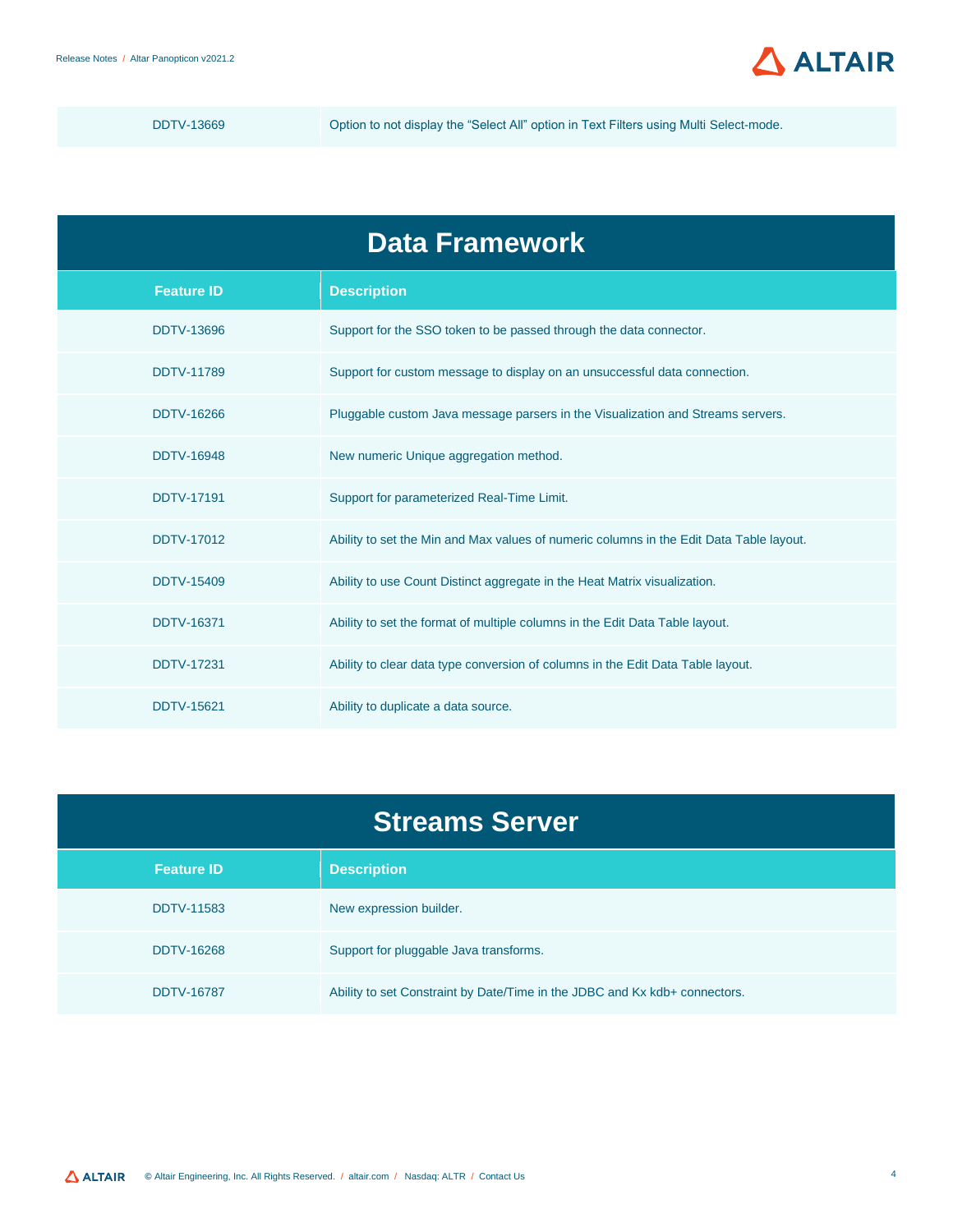

| <b>Reporting</b>  |                                                                                                            |
|-------------------|------------------------------------------------------------------------------------------------------------|
| <b>Feature ID</b> | <b>Description</b>                                                                                         |
| <b>DDTV-14864</b> | Ability to manage fonts on the client and PDF.                                                             |
| <b>DDTV-16574</b> | Support to send HTML-formatted email with parameterized text and inline messages in the<br>scheduled task. |
| <b>DDTV-16965</b> | Ability to view the last run result of the scheduled tasks.                                                |

| <b>Data Connectivity</b> |                                                                                                            |
|--------------------------|------------------------------------------------------------------------------------------------------------|
| <b>Feature ID</b>        | <b>Description</b>                                                                                         |
| DDTV-16260               | New Protobuf message type in the Apache Kafka connector.                                                   |
| <b>DDTV-15928</b>        | Ability to propagate the parser error in the column generation for XML, JSON, Text, or MQTT<br>connectors. |
| <b>DDTV-17102</b>        | Support for Protobuf message type in the Solace connector.                                                 |
| DDTV-17096               | Support for TLS in the Kx kdb+ and Kx kdb+ Tick connectors.                                                |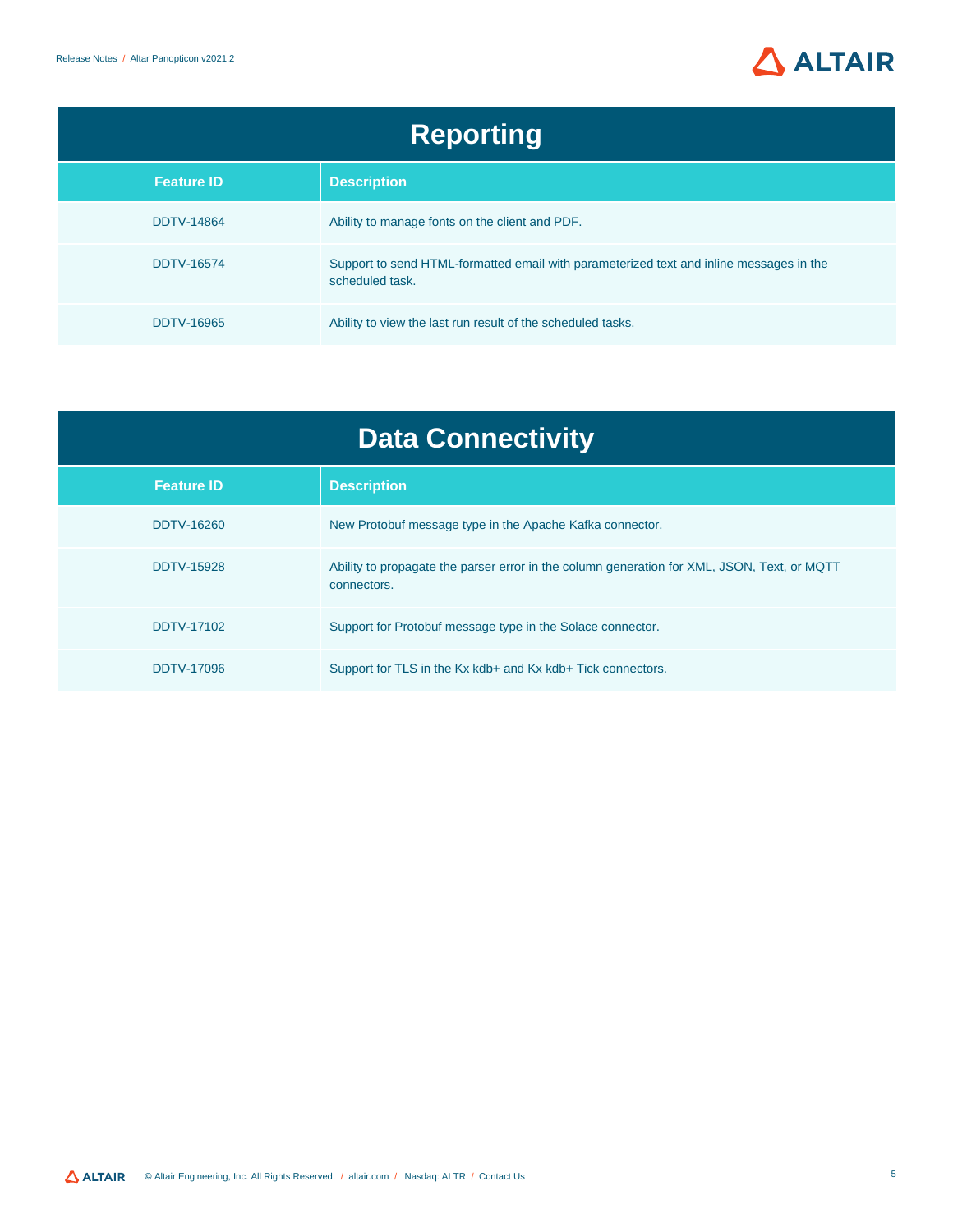

## **Fixed Issues**

| <b>Issue ID</b>                        | <b>Description</b>                                                                                                         |
|----------------------------------------|----------------------------------------------------------------------------------------------------------------------------|
| <b>DDTV-17474</b>                      | The functions DATEDIFF and DATEDIFF2 make unexpected results.                                                              |
| <b>DDTV-17593</b>                      | Performing a Redo on the visualization title in the Time Combination graph creates a JavaScript<br>error.                  |
| <b>DDTV-17394</b><br><b>DDTV-17584</b> | Designer exception with an illegal text angle.                                                                             |
| <b>DDTV-15537</b>                      | Image generation issue with Surface 3D visualization.                                                                      |
| <b>DDTV-17202</b>                      | Documentation: "Include List" option in the Action Dropdown link should point to its own description.                      |
| <b>DDTV-13600</b>                      | Not able to open a dashboard with Action Dropdown after setting parameter with default value not in<br>the data set.       |
| <b>DDTV-5080</b>                       | Error on Union after join with exactly similar column structures.                                                          |
| <b>DDTV-17169</b>                      | Unwated font change to Noto Sans on existing workbooks.                                                                    |
| <b>DDTV-17589</b>                      | kdb+ type error when switching tables and enabling QoD.                                                                    |
| <b>DDTV-17569</b>                      | Applications with the same name but with different font cases are both ran.                                                |
| <b>DDTV-17493</b>                      | Dashboard links not displaying.                                                                                            |
| <b>DDTV-17487</b>                      | Surface Plot and WebGL not working in Internet Explorer 11.                                                                |
| <b>DDTV-17473</b>                      | Unnecessary scrollbar displays on the Record Graph.                                                                        |
| <b>DDTV-17435</b>                      | Issue with selecting "Seconds" as the Time format in the Text connector.                                                   |
| DDTV-17416                             | Setting for authoring dashboard tabs available for non-Designer users.                                                     |
| <b>DDTV-17407</b>                      | Values on the Bar graph are not displayed in a Table visualization if the column is farthest to the<br>right.              |
| <b>DDTV-17403</b>                      | The value of Date/Time Date column is converted to "01/01/1970" when creating a topic in the Kafka<br>Publisher connector. |
| <b>DDTV-17391</b>                      | Heat Matrix visualization broken after resizing.                                                                           |
| <b>DDTV-17389</b>                      | The Y-axis context menu in the Table visualization displays custom column GUIDs instead of titles.                         |
| <b>DDTV-17347</b>                      | The Max width in the workbook has no effect if Max Height is set to 0.                                                     |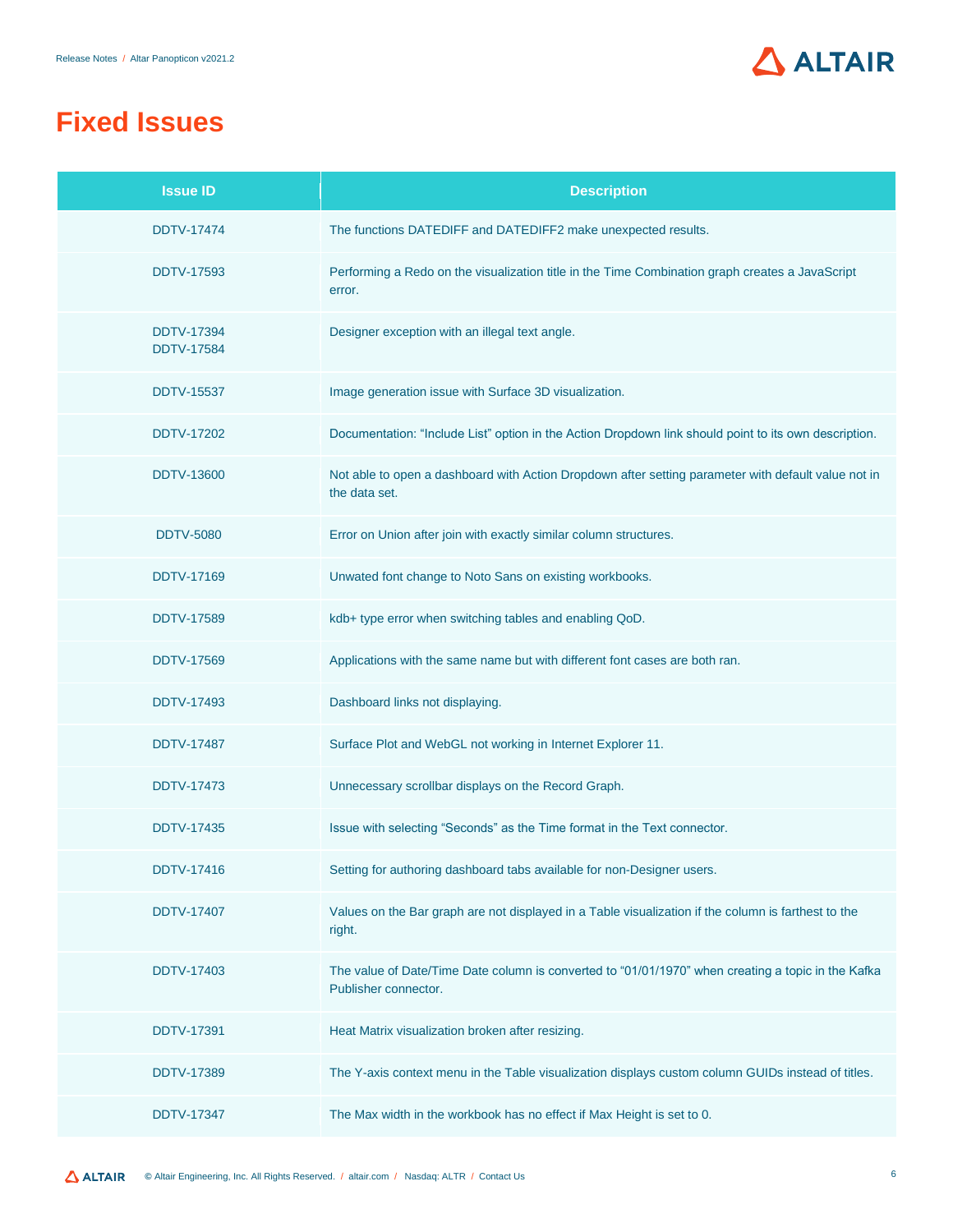

| <b>DDTV-17316</b> | Action sliders layout differences.                                                                                                                         |
|-------------------|------------------------------------------------------------------------------------------------------------------------------------------------------------|
| <b>DDTV-17315</b> | Numeric Action Slider does not respect the title alignment in the canvas.                                                                                  |
| <b>DDTV-17242</b> | Persisting Time Axis End Point data when "None" is selected.                                                                                               |
| <b>DDTV-17237</b> | Part context menu option in the Time Filter box only displays when right-clicking on the Move icon.                                                        |
| <b>DDTV-17227</b> | All Map Plot items not displayed if all of the Size value is set to 0 regardless of the Min Radius value.                                                  |
| <b>DDTV-17224</b> | Time value set in the Data Extracts not displaying in the Data Preview section.                                                                            |
| <b>DDTV-17217</b> | Calculated column IF function does not work with Time values and less-than condition.                                                                      |
| <b>DDTV-17207</b> | Action parts not syncing with parameter after the configuration.                                                                                           |
| <b>DDTV-17167</b> | Action Date Range Picker getting resized or cropped when in Vertical orientation.                                                                          |
| <b>DDTV-17144</b> | Data table schema does not correctly store the default aggregate.                                                                                          |
| <b>DDTV-17143</b> | NA in the Date and Date/Time columns from R is replaced with the origin time (1970-01-01).                                                                 |
| <b>DDTV-17137</b> | Kx kdb+ connection pool not using the Enable TLS setting.                                                                                                  |
| <b>DDTV-17134</b> | Continuous color lines complete the visualization pattern.                                                                                                 |
| <b>DDTV-17119</b> | API tokens displayed in UTC in the Admin UI.                                                                                                               |
| <b>DDTV-17107</b> | Wrong error message displayed if the cluster URL is bad.                                                                                                   |
| <b>DDTV-17056</b> | Schema file drag and drop not working on "Load column definition" pop-up window in the JSON,<br>Text, and XML connectors.                                  |
| <b>DDTV-16981</b> | Missing reference to template when uploading a data table template from inside a workbook.                                                                 |
| <b>DDTV-16922</b> | 3D visualization with no rotation to X- or Z-axis is not restoring properly when reloaded.                                                                 |
| <b>DDTV-16914</b> | Python transform in streaming data source does not work.                                                                                                   |
| <b>DDTV-16872</b> | Designer exception when Text axis based visualization has more than three columns in the<br>breakdown and the leaf column has null values and no siblings. |
| <b>DDTV-16868</b> | Heat Matrix does not load data when minimized.                                                                                                             |
| <b>DDTV-16863</b> | Difficult to select disabled Action buttons.                                                                                                               |
| <b>DDTV-16861</b> | "Last Modified" time not available when importing application bundle.                                                                                      |